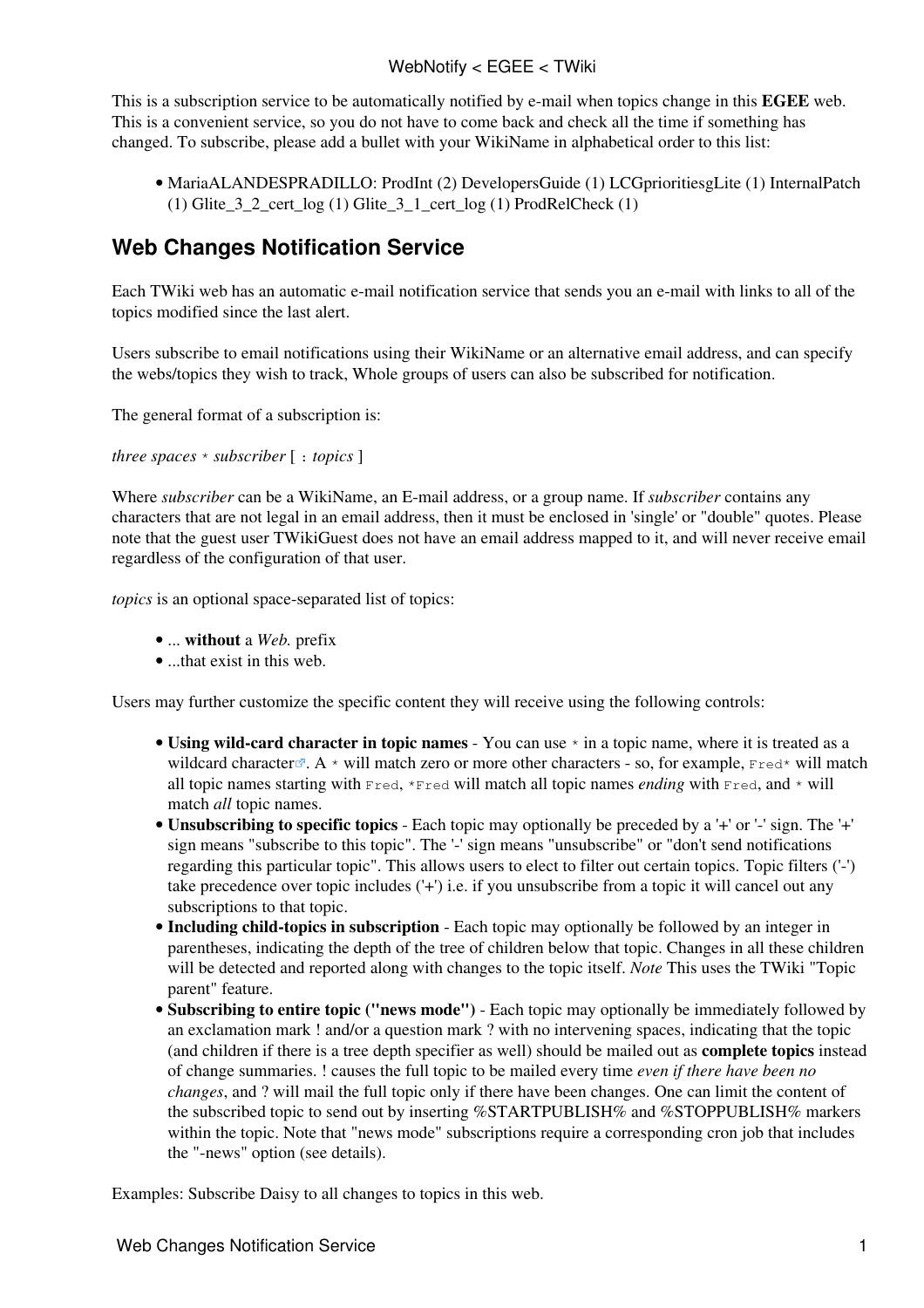\* daisy.cutter@flowers.com

Subscribe Daisy to all changes to topics that start with Web.

\* daisy.cutter@flowers.com : Web\*

Subscribe Daisy to changes to topics starting with  $Peta$ , and their immediate children, WeedKillers and children to a depth of 3, and all topics that match start with Pretty and end with Flowers e.g. PrettyPinkFlowers

\* DaisyCutter: Petal\* (1) WeedKillers (3) Pretty\*Flowers

Subscribe StarTrekFan to changes to all topics that start with Star **except** those that end in Wars, sInTheirEyes or shipTroopers.

\* StarTrekFan: Star\* - \*Wars - \*sInTheirEyes - \*shipTroopers

Subscribe Daisy to the full content of NewsLetter whenever it has changed

\* daisy@flowers.com: NewsLetter?

Subscribe buttercup to NewsLetter and its immediate children, even if it hasn't changed.

```
 * buttercup@flowers.com: NewsLetter! (1)
```
Subscribe GardenGroup (which includes Petunia) to all changed topics under AllnewsLetters to a depth of 3. Then unsubscribe Petunia from the ManureNewsLetter, which she would normally get as a member of [GardenGroup](https://twiki.cern.ch/twiki/bin/edit/TWiki/GardenGroup?topicparent=EGEE.WebNotify;nowysiwyg=1):

```
 * GardenGroup: AllNewsLetters? (3)
* petunia@flowers.com: - ManureNewsLetter
```
Subscribe  $IT:$  admins (a non-TWiki group defined by an alternate user mapping) to all changes to Web\* topics.

\* 'IT:admins' : Web\*

A user may be listed many times in the WebNotify topic. Where a user has several lines in WebNotify that all match the same topic, they will only be notified about *changes* that topic *once* (though they will still receive individual mails for news topics).

If a *group* is listed for notification, the group will be recursively expanded to the e-mail addresses of all members.

*A Warning:* Because an email address is not linked to a user name, there is no way for TWiki to check access controls for subscribers identified by email addresses. A subscriber identified by an email address alone will only be sent change notifications if the topic they are subscribed to is readable by guest users. You can limit what email addresses can be used in %NOTIFYTOPIC%, or even block use of emails altogether, using the {MailerContrib}{EmailFilterIn} setting in =configure.

*Tip:* List names in alphabetical order to make it easier to find the names.

*Note for System Administrators:* Notification is supported by an add-on to the TWiki kernel called the MailerContrib. See the [MailerContrib](https://twiki.cern.ch/twiki/bin/view/TWiki/MailerContrib) topic for details of how to set up this service.